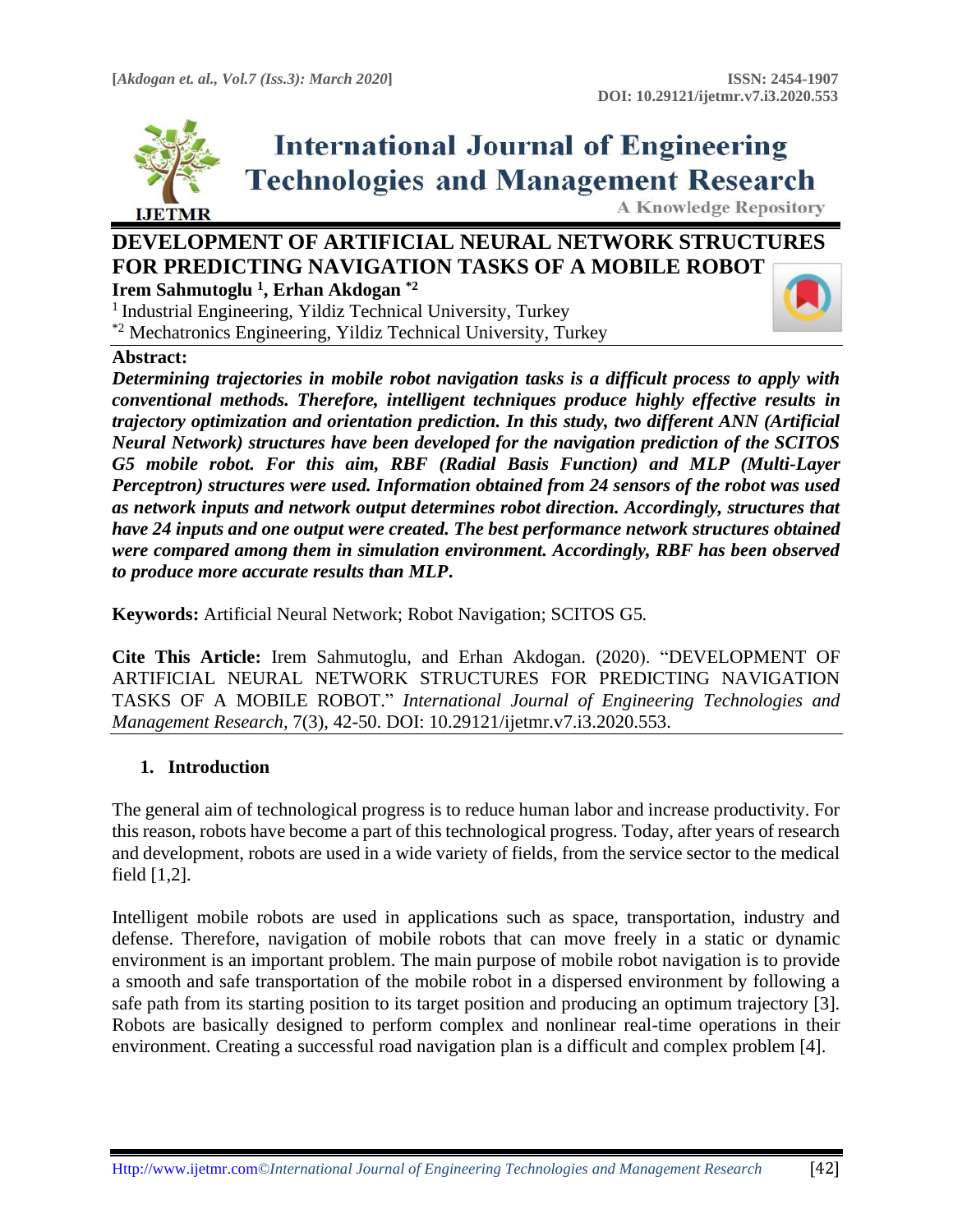It is difficult to address such problems with traditional techniques. Because the problem has a nonlinear and dynamic structure. ANNs are one of the effective control techniques in the solution of nonlinear problems. ANNs have been used successfully in areas such as trajectory control for underwater vehicles [5], unmanned flight [6], human-robot interaction [7].

There are various problems especially in the navigation control of mobile robots. In order to solve these problems, researchers have proposed various ANN structures for different purposes. Junior et al. used a Multilayer Perceptron (MLP) structure for trajectory detection and classification of robotic systems in trajectory programming [8]. In this study, it is analyzed whether robotic failures are classified by MLP. For this application, the number of neurons in the hidden layer best meets the criteria of Kolmogorov and Weka topologies. Compared to an algorithm that uses the same dataset, MLP has achieved the best performance in any classification topology. Kruse et al. conducted a survey of current approaches to human-aware navigation and provided a general classification scheme for the presented methods [9].

Panigrahi et al. performed motion control of an autonomous mobile robot using intelligent multilayer sensor (MLP) and radial-based function (RBF) techniques. This study focused on avoiding obstacles and looking for targets. They trained these ANN-based controllers using different training models [10]. Shinzato et al. used a multi-layered neural network and image processing technique to define navigable terrain. To evaluate the proposed method, they evaluated with an outdoor robot using different network topologies [11, 12].

Dezfoulian et al. proposed a globalized navigation algorithm to reduce training time and sensor costs. The algorithm is trained using 2D data and interprets this data [13]. Wang et al. proposed a Spiking Neural Network (SNN) network for robot control, unlike traditional artificial neural networks. The SNN network gives good temporal and spatial results for mobile robot control [14]. Malleswaran et al. introduced a new method that integrates GPS and INS data for navigation in mobile robots. To overcome the complexity of the method, the RBF network used [15].

In some studies, different neural network structures have been carried out for the wall tracking robot. Budianto et al. presented a comparison of two artificial intelligence methods for a robot that follows the wall. For this purpose, they compared back propagation based neural network and fuzzy logic methods. The robot has three input variables and two output variables. The mobile robot is designed to prevent collisions with obstacles such as walls or other mobile robots. They found that the motion of the robot using neural network is faster than the fuzzy logic controller [16]. Dash et al. attempted to use a new neural network training algorithm based on gravity search (GS) and feed forward neural network (FFNN) for automatic robot navigation of the wall following mobile robots. The GS strategy has been used to adjust the optimum weight set of FFNN to improve neural network performance [17]. Karakus and Er used a probabilistic neural network (PNN) structure for robot navigation tasks. They compared this method with the results of the PNN, logistics perceptron, multilayer perceptron, experts and Elman neural networks. It has been observed that PNN has the best classification accuracy with 99.635% accuracy using the same data set [18]. Larasati et al. used artificial neural network for wall and object tracking behaviors of a robot with data from 4 distance sensors. The contribution of the method they developed is simplicity [19]. Dash et al. proposed a multi-layered neural network for trajectory control with the data of the wall tracking robot. It achieved successful performance outcomes based on different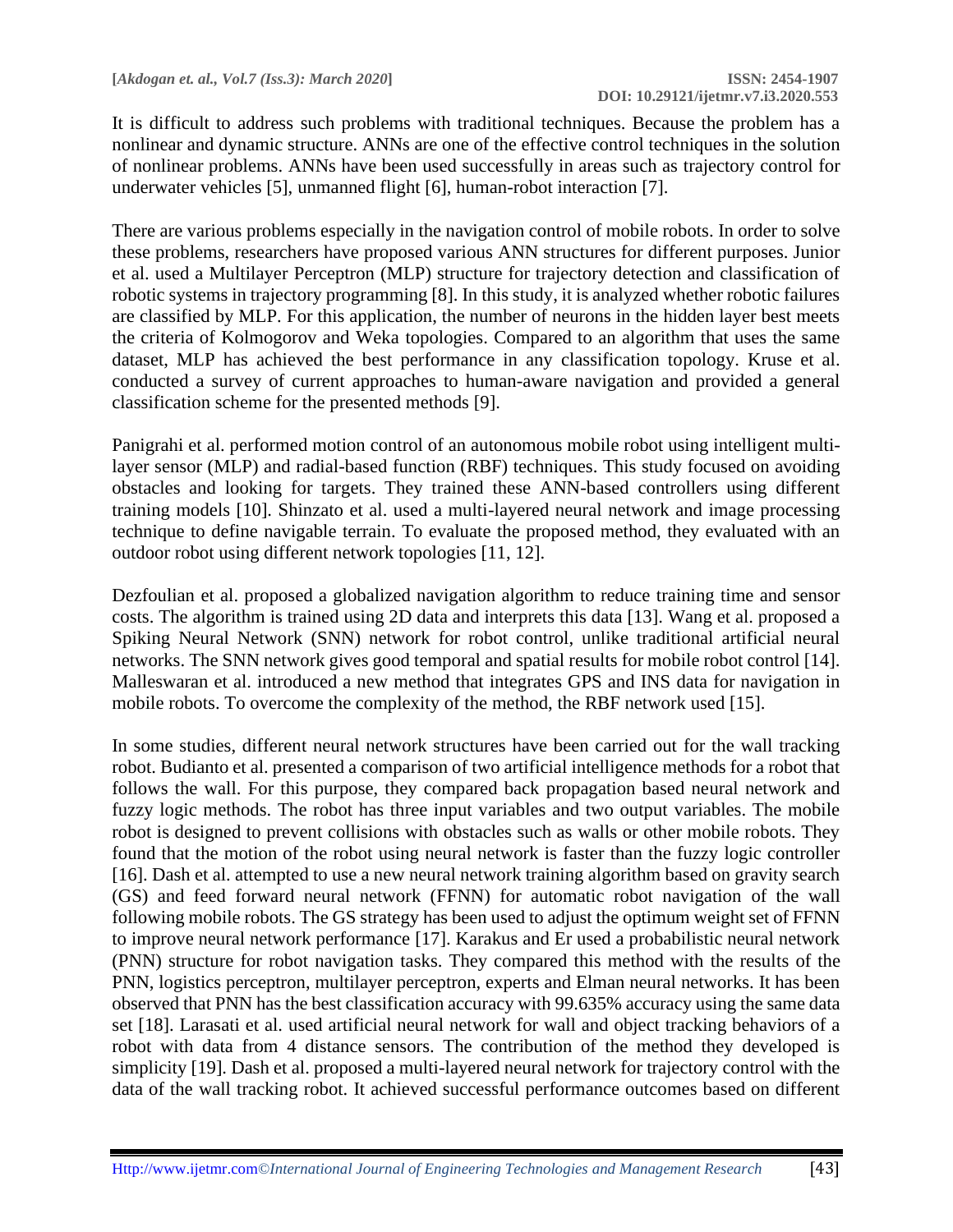learning rates for the network and the number of neurons in the hidden layer [20]. Faisal et al. used the wireless control approach to control the mobile robot swarm in the warehouse with static and dynamic obstacles. Using fuzzy logic techniques, they developed the online navigation technique for the mobile robot in an unknown dynamic environment [21]. Singh et al. used the MLP network to navigate the mobile robot in a dynamic environment. The network they developed determines the area where there will be no collision among the five segments and also enables the target to be reached by controlling the speed of the robot [22].

In addition to ANNs, some researchers used genetic and fuzzy approaches for navigation control. Mucientes et al. described the automated design of the fuzzy controller using genetic algorithms to implement wall tracking behavior in a mobile robot [23]. The algorithm is based on an iterative rule-learning approach. Desouky and Schwartz membership functions focus on setting the set of fuzzy control parameters such as scaling factors and control configuration for robot navigation problems [24].

In this study, MLP and RBF network structures have been developed for navigation of a mobile robot. These structures were tested with different parameters and an optimum controller was obtained. For this purpose, the sensor values obtained from the navigation data set of the SCITOS G5 wall tracking robot from the UCI data platform were used.

The contribution of the study to the literature is the detailed comparison of MLP and RBF network structures in robot navigation. Also, the lowest error value was tried to be obtained with different parameter combinations for both MLP and RBF networks. It was determined as a result of the test studies that the RBF network structure performance better than MLP network.

## **2. Materials and Methods**

In this study, artificial neural network models have been developed for the navigation of a mobile robot. Artificial Neural Networks (ANN) is one of the artificial intelligence techniques that model the human brain. ANNs can produce highly effective results in model estimation processes. It can also manage linear / nonlinear processes by learning from data relationships and generalizing to unknown situations. In this study, MLP and RBF network structures which are best known ANN networks were used for navigation of the robot named SCITOS G5.

### **2.1. Data Information of SCITOS G5**

In this study, an open-access ready dataset was used for the SCITOS G5 robot [25]. This data set contains location data containing the distance from the wall thanks to 24 sensors around a mobile robot and decision information about the direction of the robot with this data. Accordingly, there are 24 inputs and 1 output information. The data set contains 4 different directions and these directions are represented by a number. In the data set, there are 5456 data obtained from the sensors. Data set content is given in Table 1.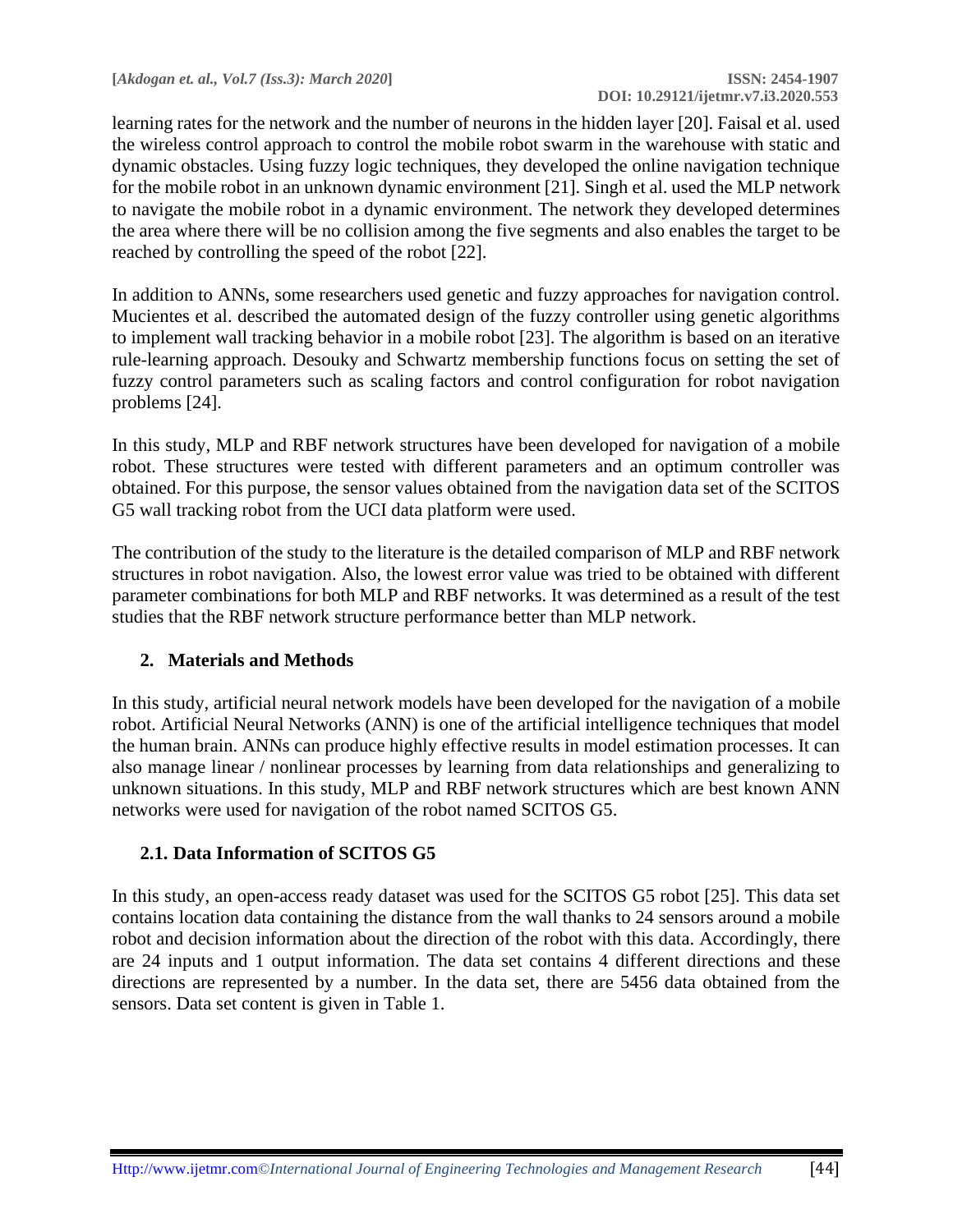| <b>Output value</b> | <b>Direction command</b> |      |
|---------------------|--------------------------|------|
|                     | Move forward             | 2205 |
|                     | Slight right turn        | 826  |
|                     | Slight left turn         | 2097 |
|                     | Sharp right turn         | 238  |
| <b>TOTAL</b>        |                          | 5456 |

Table 1: Data Set Content

#### **2.2. Data Set Normalization**

The approach that makes the nonlinear feature of neural networks meaningful is the normalization process. In this study, Min-Max normalization, which is frequently used in the literature, was preferred. Min-Max normalization process is as given in Equation 1.

$$
X' = \frac{X_i - X_{min}}{X_{max} - X_{min}}\tag{1}
$$

Where  $X_{\text{max}}$  maximum value of the data,  $X_{\text{min}}$  minimum value of the data and  $X_i$  actual value of the data.

#### **2.3. Multi-Layer Perceptron (MLP)**

One of the most known and used artificial neural network topologies is a multi-layer perceptron. It is a powerful modeling tool that implements a supervised training procedure using data samples with known outputs [26]. The most important learning algorithm used in MLP is back- propagation method. It was developed by Rumelhart et al. [27]. The back-propagation algorithm uses a learning method called "delta learning rule". MLP works effectively especially in classification and generalization situations. Most generally, an MLP network structure is given in Figure 1.



Figure 1: Feed-forward multi-layer neural network.

A MLP is a network structure that combines with additional sensors stacked in several layers to solve complex problems. For each connection, there are different weights. Each layer can have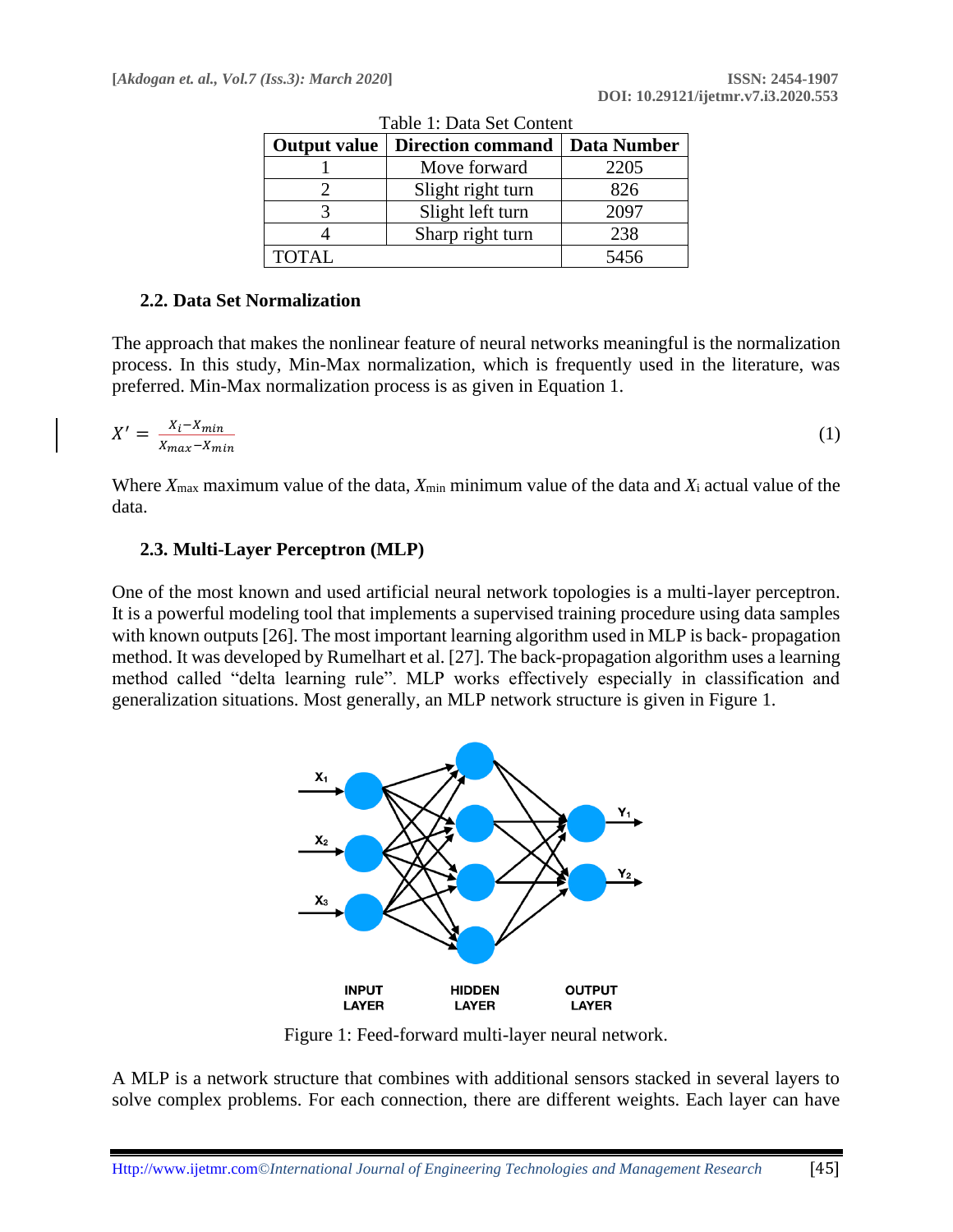multiple perceptron. Thus, the multi-layered perceptron can quickly become a very complex network structure.

In this study, a MLP network structure with 24 inputs and 1 output has been created. There are two hidden layers and 40 neurons in each hidden layer. As the activation function, combinations of tangent sigmoid and logarithmic sigmoid function were used. The network structure is as given in Figure 2 in MATLAB NN Toolbox.



Figure 2: MLP structure in MATLAB.

### **2.4. Radial Basis Function (RBF)**

Radial Basic Function (RBF) is another popular architecture used in ANN. RBF neural network are controlled neural networks similar to MLP [28]. RBF networks are identical in structure to the MLP structure with a single hidden layer. For this reason, the MLP structure in Figure 1 also expresses the RBF structure in one-layer form. RBF networks differ from other neural networks due to their universal approach and faster learning speeds [29]. An RBF network is a feed forward neural network type consisting of three layers, the input layer, the hidden layer, and the output layer [30]. The input layer consists of the input data. The hidden layer converts the data from the input layer into the hidden layer using the nonlinear activation function. The linear output layer produces the response of the network.

The hidden layer consists of many RBF neurons, and the hidden layer nodes are calculated from the Euclidean distance between the center and the network input vectors. Despite the large number of RBF, the Gauss function as RBF is used as RBF NN in applications. If a Gauss function is used as a hidden layer in the neuron activation function, the hidden layer value of the neuron for each input data point is calculated from the following equation:

$$
\varphi_j = e^{\left[\frac{|x - m_j|}{\sigma_j^2}\right]}
$$
 (1)

where  $\emptyset_j$  is the Euclidean distance between x input data and the *j*th pattern of the hidden layer,  $m_j$ is the *j*th pattern of the center of RBF, and  $\sigma_j$  is the width of the *j* pattern of the RBF. The network output parameter is calculated as below:

$$
y = \sum_{j=1}^{m} w_j \emptyset_j \tag{2}
$$

The RBF network structure has 24 inputs and 1 output. 500 neurons were not used in the hidden layer. RBF network structure was created in MATLAB NN Toolbox and given in Figure 3.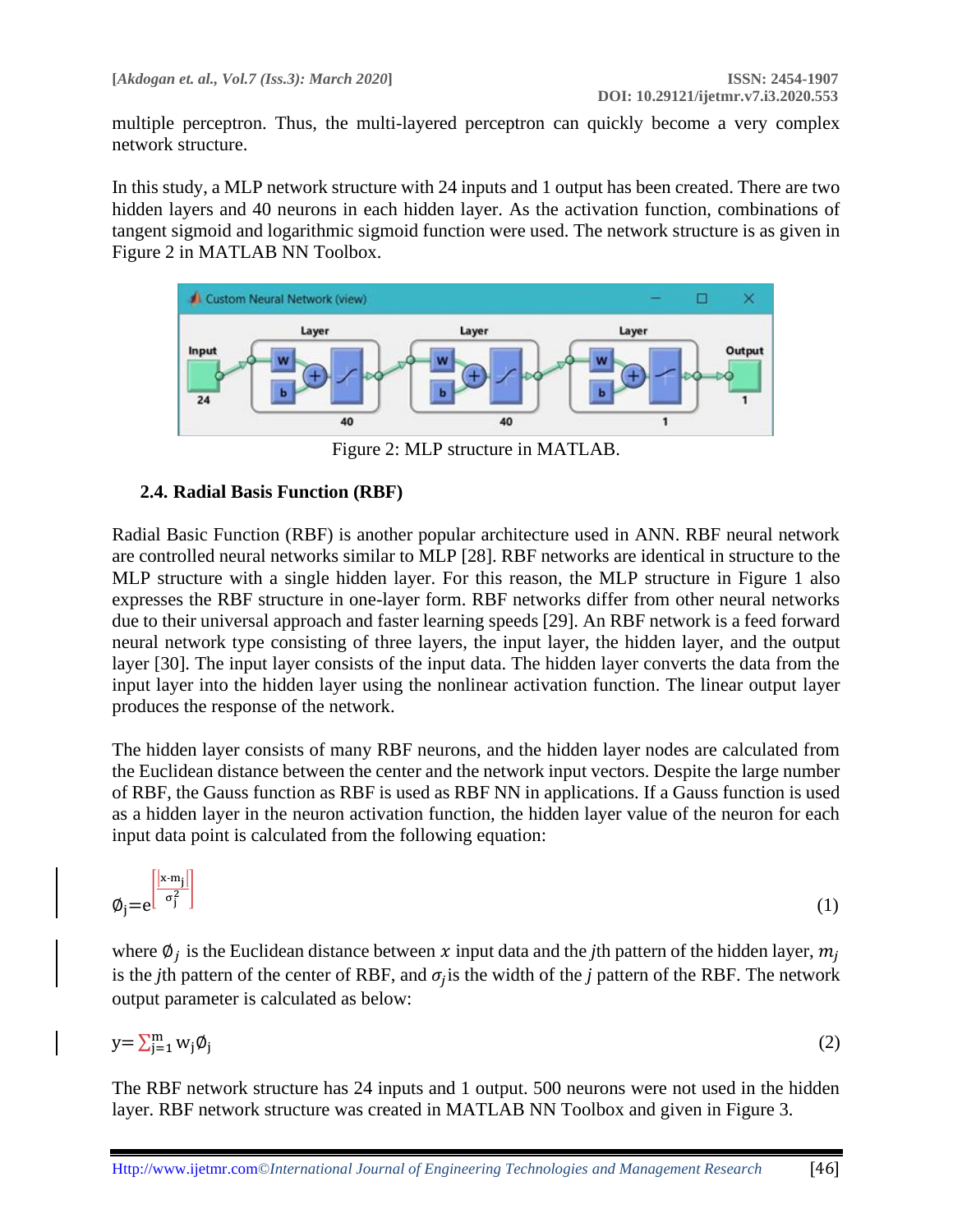

Figure 3: RBF structure.

## **3. Results and Discussions**

Network structures have been created and tested in a system with Windows 10 operating system, 2 GB RAM and i5 processor and Matlab 2016b NN Toolbox. The initial values of the weights are randomly assigned between 0 and 1. The established MLP and RBF networks have been tested at different parameter values. The difference between the error / performance results obtained by the use of these parameters and the performance of the two network structures are compared. Comparison was made using MSE (Mean Square Error) as the performance parameter. For both networks, 75% of the data set was used for training and 25% for testing.

## **3.1. Training Results of the MLP Structure**

Network structure is tested for different combinations of hidden layer number, number of neurons in hidden layer, activation functions used, learning rate, education algorithm parameters. In this context, 400 different combinations have been tried. 6 of these 400 combinations including the best result are given in Table 2 as an example.

| <b>Hidden</b><br>Layer | <b>Number of Neurons</b><br>in Hidden Layer | <b>Activation</b><br><b>Function</b><br>hidden layer-<br>output layer) | <b>Learning</b><br>Rate | <b>Learning</b><br><b>Algorithm</b> | <b>MSE</b> |
|------------------------|---------------------------------------------|------------------------------------------------------------------------|-------------------------|-------------------------------------|------------|
|                        | 30                                          | logsig-logsig                                                          | 0.9                     | trainlm                             | 0.0089     |
|                        | 40                                          | tansig-tansig                                                          | 0.8                     | trainlm                             | 0.0043     |
|                        | 20                                          | tansig-tansig                                                          | 0.4                     | trainrp                             | 0.0231     |
|                        | $10 - 10$                                   | logsig-logsig                                                          | 0.1                     | trainlm                             | 0.0099     |
|                        | $20 - 20$                                   | logsig-logsig                                                          | 0.5                     | trainrp                             | 0.0090     |
|                        | $40 - 40$                                   | tansig-tansig                                                          | 0.7                     | trainlm                             | 0.00011    |

| Table 2: MLP structure test results. |  |  |
|--------------------------------------|--|--|
|--------------------------------------|--|--|

As shown in Table 2, the best performance was obtained for the 2 hidden layers, 40 neurons, the tansig in the hidden layer and the logsig function in the output layer, 0.7 learning rate and the trainlm learning algorithm. The MSE value for this structure was 0.00011.

# **3.2. Training Results of the RBF Structure**

RBF network structure was tested with spread value and different neuron numbers. 400 different combinations were used. Sample values including the best result from the test results are given in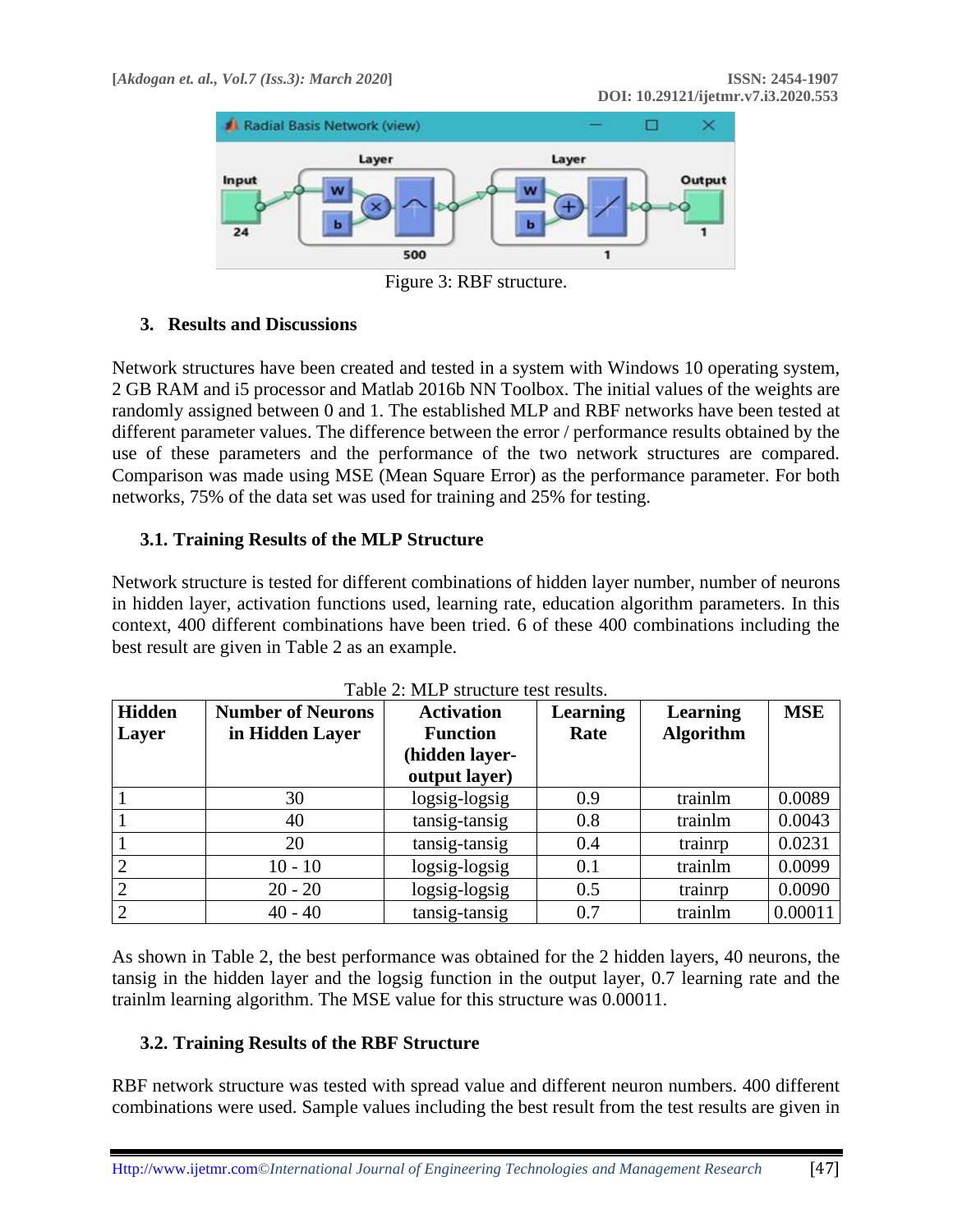Table 3. Accordingly, the best performance was obtained with 0.5 spread value and 500 neurons. In this case, MSE value was obtained as 0.0210689.

| <b>Spread</b> | Number of      | <b>MSE</b> | <b>Spread</b> | Number of      | <b>MSE</b> |
|---------------|----------------|------------|---------------|----------------|------------|
| <b>Value</b>  | <b>Neurons</b> |            | <b>Value</b>  | <b>Neurons</b> |            |
| 0.1           | 100            | 0.0834156  |               | 100            | 0.0616567  |
| 0.1           | 500            | 0.0330311  |               | 500            | 0.0339581  |
| 0.2           | 100            | 0.0719684  | 10            | 100            | 0.0620606  |
| 0.2           | 500            | 0.0283962  | 10            | 500            | 0.0341679  |
| 0.5           | 100            | 0.0564102  | 50            | 100            | 0.0622398  |
| 0.5           | 500            | 0.0210689  | 50            | 500            | 0.0463390  |
|               | 100            | 0.0495453  | 100           | 100            | 0.0630901  |
|               | 500            | 0.0215438  | 100           | 100            | 0.0551366  |

Table 3: RBF structure training results.

## **3.3. MLP and RBF Comparison Results**

Network structures were tested using the parameters that obtained the best MSE value during the training phase in both networks. Training and test results are given in Table 4. Accordingly, MSE value of MLP network structure was obtained as 0.0001 during the training phase. In contrast, the RBF value was obtained 0.0210689. When the network structures were tested, the MSE value of MLP and RBF was 0.114047 and 0.062893, respectively. In addition, as a result of the regression analysis for both topologies, *R* values were obtained for MLP and RBF, respectively 0.99958 and 0.99726. These values show that the relationship between the predictions of the network and the actual values is very close.

|            | Topology   MSE(TRAINING)   MSE(TEST) |          |
|------------|--------------------------------------|----------|
| <b>MLP</b> | 0.0001                               | 0.114047 |
| <b>RBF</b> | 0.0210689                            | 0.062893 |

Table 4: Comparison results in terms of training and test phase

According to these results, although the MSE value of MLP during the training phase is better than RBF, the RBF network has shown a higher performance in the test results. This is because the data used in this study is distance data and the RBF network is a system that operates based on the distance of the data from the centers, thus increasing the success rate in predicting real data.

According to the results obtained, robot navigation was performed using MLP and RBF network structures. The best network performance was evaluated with different parameter values. According to the results obtained, it was revealed that the RBF network structure showed a better performance during the test phase.

### **4. Conclusions**

In this study, MLP and RBF network structures have been developed to control the navigation of a wall tracking robot (SCITOS G5). The parameters such as the number of hidden layers in the networks, the number of neurons in the hidden layer, the learning and transfer function, learning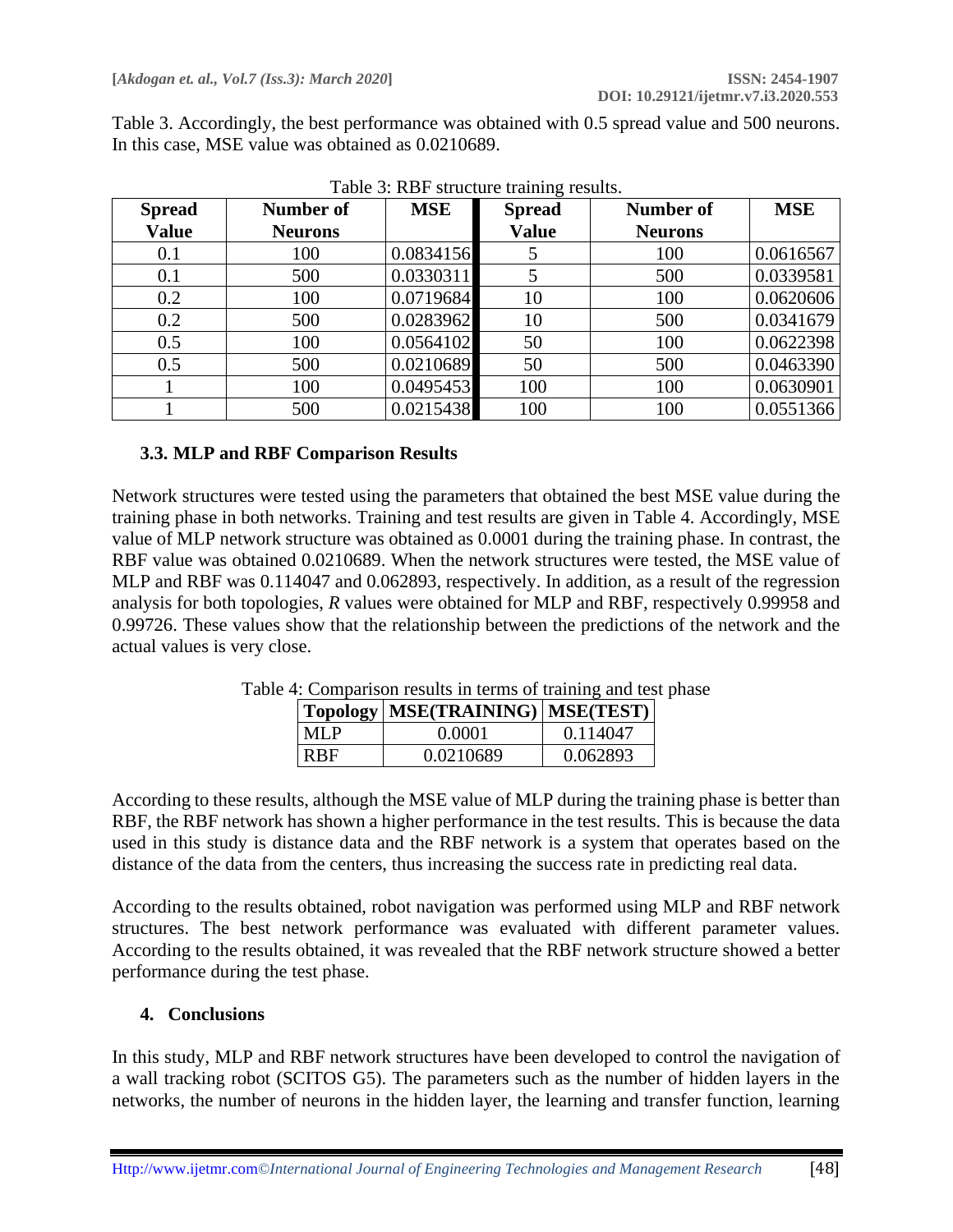rates, and the propagation value were tested with different combinations and the highest performance network structure was investigated. According to the simulation results, it was seen that the RBF network structure gave a better result than the MLP network structure. In the continuation of this study, it is planned to test the network structure obtained on the system and create a genetic algorithm based structure for optimization of network parameters.

#### **References**

- [1] Sigalas, M. Baltzakis, H., & Trahanias, P. Temporal gesture recognition for human-robot interaction. Month, 2010.
- [2] P. C. Giulianotti. Robotics in general surgery. Robotics in General Surgery, 138(July 2003), 2014, 1–511.
- [3] Gul, F., Rahiman, W., & Nazli Alhady, S. S. A comprehensive study for robot navigation techniques. Cogent Engineering, 6(1), 2019, 1–25.
- [4] M. Knudson and K. Tumer. Adaptive Navigation for Autonomous Robots, Robotics and Autonomous Systems, 59, 2011, 410–420.
- [5] Eski, I., & Yildirim, Ş. Design of neural network control system for controlling trajectory of autonomous underwater vehicles. International Journal of Advanced Robotic Systems, 11(1), 2014.
- [6] Fabiani, P., Fuertes, V., Piquereau, A., Mampey, R., & Teichteil-Königsbuch, F. Autonomous flight and navigation of VTOL UAVs: from autonomy demonstrations to out-of-sight flights. Aerospace Science and Technology, 11(2–3), 2007, 183–193.
- [7] N. Najmaei and M. R. Kermani, "Applications of Artificial Intelligence in Safe Human–Robot Interactions," in IEEE Transactions on Systems, Man, and Cybernetics, Part B (Cybernetics), vol. 41, no. 2, 2011, 448-459.
- [8] Mendes Júnior, J. J. A., Pires, M. B., Vieira, M. E. M., Okida, S., & Stevan Jr, S. L. Neural Network to Failure Classification in Robotic Systems. Brazilian Journal of Instrumentation and Control, 4(1), 1, 2016.
- [9] Kruse, T., Pandey, A. K., Alami, R., & Kirsch, A. Human-aware robot navigation: A survey. Robotics and Autonomous Systems, 61(12), 2013, 1726–1743.
- [10] Panigrahi, P. K., Ghosh, S., & Parhi, D. R. Intelligent Leaning and Control of Autonomous Mobile Robot using MLP and RBF based Neural Network in Clustered Environment. 5(6), 2014, 313–316.
- [11] Shinzato, P. Y., Fernandes, L. C., Osorio, F. S., & Wolf, D. F. Path recognition for outdoor navigation using artificial neural networks: Case study. Proceedings of the IEEE International Conference on Industrial Technology, https://doi.org/10.1109/ICIT.2010.5472489, 2010, 1457– 1462.
- [12] Shinzato, P. Y., & Wolf, D. F. A road following approach using artificial neural networks combinations. Journal of Intelligent and Robotic Systems: Theory and Applications, 62(3–4), https://doi.org/10.1007/s10846-010-9463-2, 2011, 527–546.
- [13] Dezfoulian, S. H., Wu, D., & Ahmad, I. S. A generalized neural network approach to mobile robot navigation and obstacle avoidance. Advances in Intelligent Systems and Computing, 193 AISC (VOL. 1), 2013.
- [14] Wang, X., Hou, Z. G., Lv, F., Tan, M., & Wang, Y. Mobile robots' modular navigation controller using spiking neural networks. Neurocomputing, 134, https://doi.org/10.1016/j.neucom.2013.07.055, 2014, 230–238.
- [15] Malleswaran, M., Angel Deborah, S., Manjula, S., & Vaidehi, V. Integration of INS and GPS using radial basis function neural networks for vehicular navigation. 11th International Conference on Control, Automation, Robotics and Vision, ICARCV 2010, (December), https://doi.org/10.1109/ICARCV.2010.5707295, 2010, 2427–2430.
- [16] Budianto, A., Pangabidin, R., Syai'In, M., Adhitya, R. Y., Subiyanto, L., Khumaidi, A., Soelistijono, R. T. Analysis of artificial intelligence application using back propagation neural